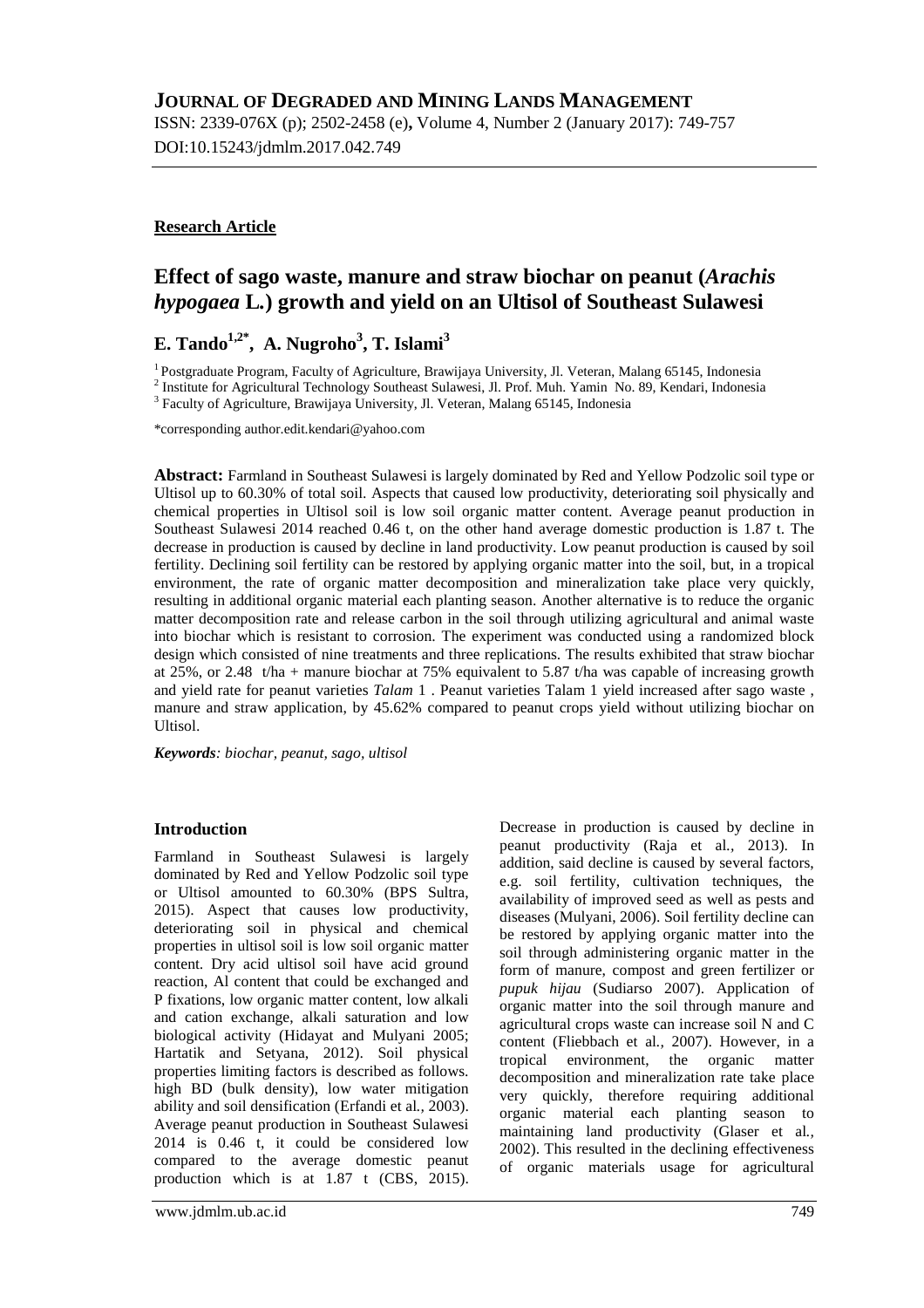productivity and increase in farming cost. An alternative to reduce organic matter decomposition rate and release carbon from soil is through utilization of agricultural and animal waste into biochar or bio-charcoal which is resistant to corrosion.

Lehmann and Joseph (2009) states that biochar is a material derived from biomass or processing plant waste which is heated in a container with little to no oxygen. Additionally, biochar is fine grains of porous charcoal, when in maintaining soil it can reduce the amount of CO2 from the air (Gani 2009). Lehmann (2007) states that all organic material added to soil will give significant effect in increasing soil functions variety, including retention (ability to reserve nutrients) for plant growth, but biochar hold nutrients more effectively so there are more available nutrient compared leaf, compost and manure fertilizer. Biochar application into soil has the potential of increasing the C content - soil, water and nutrient retention in soil (Mawardiana et al*.,* 2013).

Biochar potential use in maintaining soil is huge in Southeast Sulawesi, considering the availability of raw materials from the agricultural crops and animal waste. Sago waste is one type of organic matter derived from plant tissues that contain macro and micro nutrients important to plants growth. Based on Chemistry and Soil Fertility Laboratory, Faculty of Agriculture UNTAN analysis, it exhibits that sago waste bokashi contain high C-Organic (52.62%). (Sulistyowati, 2011). Sudiarso (2007) stated that fresh cow manure (undecomposed manure) contained 0.92% N, 0.43% P and 12.54% K, after anaerobic decomposition for 10 weeks contained 1.52% N, 0.71% P and 0.79% K. Straw is rice crops waste, that is easily obtained, can be utilized as environmentally sound fertilizers. Waste straw is one type of organic material containing high C / N ratio (50-70%). Materials that have high  $C/N$ give greater influence to change the soil physical properties (Nurhayati et al., 2011).

The purpose of this research was to study the effect of sago waste, manure and straw biochar on peanut growth and yield in an Ultisol.

## **Materials and Methods**

The research was conducted in the Ranomeeto Village, Ranomeeto Sub-District, South Konawe, Southeast Sulawesi Province, from January 2016 to June 2016. The study area is geographically located on 04003.017 S and 122027.569 E, at an altitude of 109 meters above sea level (masl), pH 4.3 (high acid), Ultisol soil type. Humidity average is 80.01%, and the average daily temperature is  $28.15^{\circ}$ C. The experiment was conducted using a randomized block design, which consisted of nine treatments and three replications (Table 1)

Table 1. Biochar application treatment.

| <b>Treatment</b> | <b>Description</b>                                                                     |
|------------------|----------------------------------------------------------------------------------------|
| P <sub>0</sub>   | Control (without biochar)                                                              |
| P <sub>1</sub>   | Sago dreg biochar 100% equivalent to 12.93 t/ha                                        |
| P <sub>2</sub>   | Manure biochar 100% equivalent to 7.82 t/ha                                            |
| P <sub>3</sub>   | Straw biochar 100% equivalent to 9.91 t/ha                                             |
| P4               | Sago dreg biochar 75% equivalent to 9.69 t/ha + Manure biochar 25% equivalent to 1.95  |
|                  | t/ha                                                                                   |
| P <sub>5</sub>   | Sago dreg biochar 50% equivalent to 6.46 t/ha + Manure biochar 50% equivalent to 3,91  |
|                  | t/ha                                                                                   |
| P6               | Straw biochar 75% equivalent to 7.44 t/ha + Sago dreg biochar 25% equivalent to 3.23   |
|                  | t/ha                                                                                   |
| P7               | Straw biochar 50% equivalent to $4.96 t/ha + Sago$ dreg biochar 50% equivalent to 6.46 |
|                  | t/ha                                                                                   |
| P8               | Straw biochar 25% equivalent to t/ha + Manure biochar 75% equivalent to 5.87 t/ha      |

Research stages involve land cultivation, biochar manufacture, liming, biochar application, planting, base fertilizing, plant reform and<br>harvest. Plant growth parameter observed Plant growth parameter observed included. the number of leaf, leaf area and leaf area il index. Unfolded leaves at 21, 35, 49, 56 and 70 DAP (day after planting), the number of nodules and ginofor at 21, 28, 35, 42 and 49 days

after planting and the total dry weight of the plant life at 70 DAP. Crops component include. number of pods, pods dry weight, yield and harvest index. Additional observations include; soil analysis at the beginning and end of the study, sago waste, cow manure and straw biochar analysis. The data were analyzed using variety analysis (ANOVA) and using the F count test. If F count> F table, it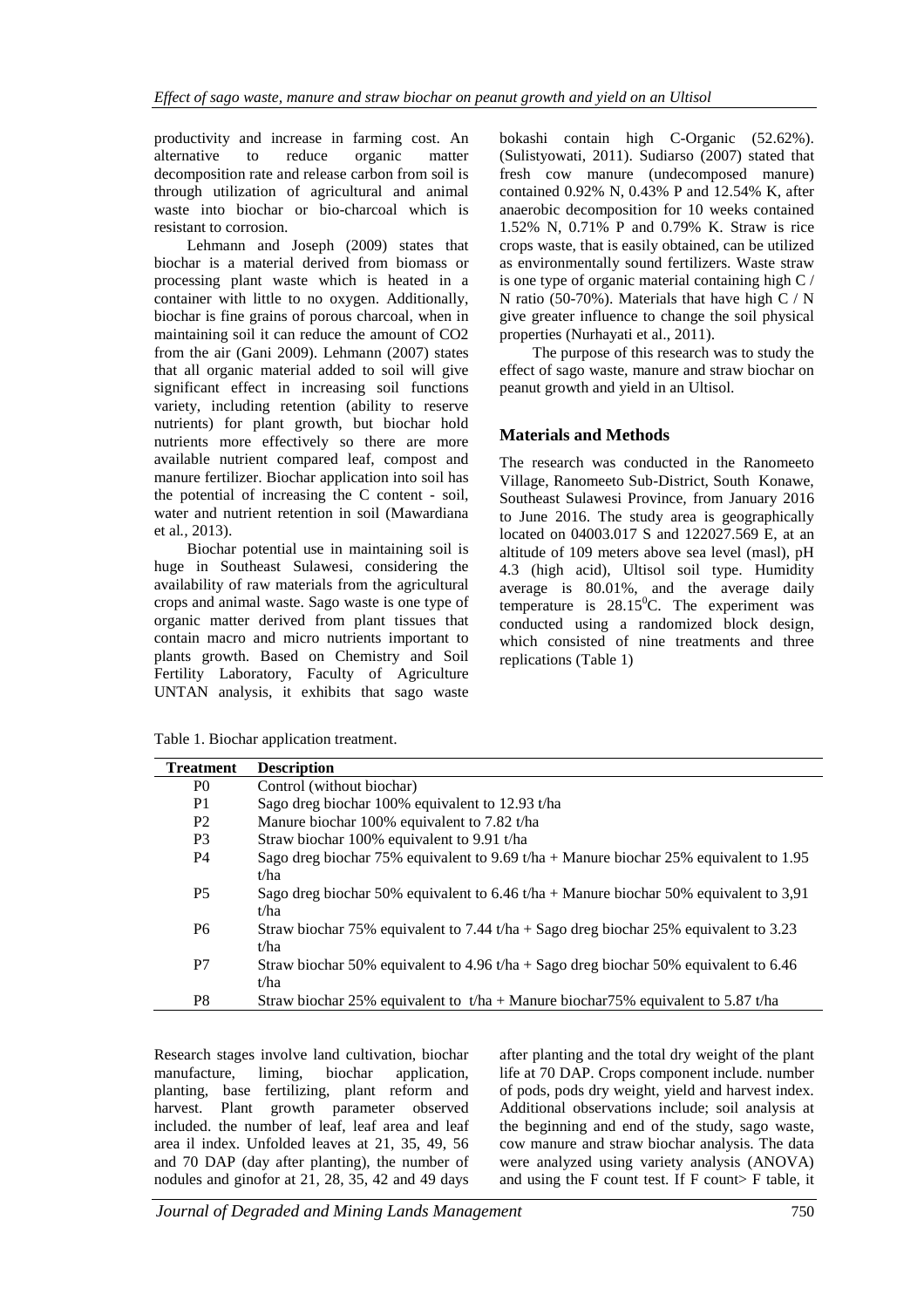would be followed by Least Significant Difference test (LSD) at 5%.

#### **Results and Discussion**

#### *Nutrient status prior to biochar application*

Soil fertility status or soil nutrient at research site, prior to biochar application is presented in Table 1. The soil at the research site according to Pusat Penelitian dan Pengembangan Tanah dan Agroklimat (2005) had low values of pH, C

content, N content, C/N ratio, available P content, exchangeable K content, and cation exchange capacity. Furthermore, according to Pusat Penelitian dan Pengembangan Tanah dan Agroklimat (2005), Ultisols and prime agricultural dry land soils are characterized by acidic soil reaction (pH 4.1 - 4.8), thin upper layered organic matter content (8-12 cm ), low to moderate, and low  $C / N$  ratio (5-10) at the bottom layer.

Table 1. Soil nutrient status at research site, prior to biochar application

|                           |                      |             |             | <b>Parameter</b> |                          |                          |                           |
|---------------------------|----------------------|-------------|-------------|------------------|--------------------------|--------------------------|---------------------------|
| Location                  | pH(H <sub>2</sub> O) | $C(\%)$     | $N(\%)$     | C/N              | $P_2O_5$ Bray<br>(ppm P) | Κ<br>(me/100 g)<br>soil) | KTK<br>(me/100 g<br>soil) |
| Ranomeeto<br>Sub-district | 4.3                  | 0.09        | 0.02        | 4                | 5.01                     | 0.01                     | 5.16                      |
| $Value^*)$                | Very Low             | Very<br>Low | Very<br>Low | Very<br>Low      | Low                      | Very Low                 | Low                       |

Note . Estimation criteria of soil analysis (Penelitian dan Pengembangan Tanah dan Agroklimat, 2005)

#### *Plant growth*

Data presented in Table 2 exhibit difference between treatment with and without biochar biochar on number of leaves at 35 49, 56 and 70 DAP. Application Straw Biochar 25% equivalent of 2.48 t/ha + Manure biochar 75% equivalent of 5.87 t/ha (P8), Straw Biochar 75% equivalent of 7.44 t/ha + sago dreg biochar 25% equivalent of 3.23 t/ha (P6) and Straw biochar 100% equal 9.91 t/ha (P3), showed an increase in leaf area compared to those without biochar application (P0). Increasing the number of leaves under the influence of biochar application, likely due to

biochar having a role in creating growing environment for plant growth by improving the physical, chemical and biological soil properties. Biochar potential as land reform media can improve the physical, chemical and biological soil and improve plant growth by supplying a number of useful nutrients (Glauser et al., 2002). With N, P and K availability, then the plant possess adequate nutrient availability, thus increasing plant growth. The increase in growth is caused by soil chemical properties include increased levels of N and P in soil (Chan et al., 2007; Harsono et al., 2010).

| Table 2. Average number of leaves at various age observation (days after planting = DAP). |  |  |
|-------------------------------------------------------------------------------------------|--|--|
|                                                                                           |  |  |

| <b>Treatment</b> |               |                    | <b>Number of Leaves each Crops</b> |                    |               |
|------------------|---------------|--------------------|------------------------------------|--------------------|---------------|
|                  | <b>21 DAP</b> | <b>35 DAP</b>      | <b>49 DAP</b>                      | <b>56 DAP</b>      | <b>70 DAP</b> |
| P <sub>0</sub>   | 7.83          | $20.83$ a          | 31.50a                             | $28.63$ a          | 48.33 a       |
| P <sub>1</sub>   | 9.00          | 23.17 a            | $35.00$ ab                         | 50.67 ab           | $61.00$ ab    |
| P <sub>2</sub>   | 10.83         | $24.50$ ab         | 38.17 ab                           | 60.83 <sub>b</sub> | $66.00$ ab    |
| P <sub>3</sub>   | 12.33         | 36.83 b            | 48.50 $\,$ b                       | 52.17 ab           | 78.67 b       |
| P4               | 13.17         | 28.83 ab           | 43.83 ab                           | 61.67 bc           | 73.83 b       |
| P <sub>5</sub>   | 11.67         | $21.83$ a          | 45.83 ab                           | 79.83 bc           | $64.00$ ab    |
| P6               | 10.50         | 35.17 <sub>b</sub> | 55.17 b                            | 63.50 bc           | $72.00$ ab    |
| P7               | 14.17         | 28.50 ab           | $45.17$ ab                         | 50.83 ab           | 73.33 b       |
| P8               | 15.33         | 36.50 b            | 54.83 b                            | $90.00 \text{ c}$  | 98.17 b       |
| $LSD$ 5%         | tn            | 11.54              | 14.97                              | 28.95              | 24.86         |

Note . Numbers accompanied by the same letter in the column or the same age are not significantly different based on the LSD 5%; DAP (days after planting).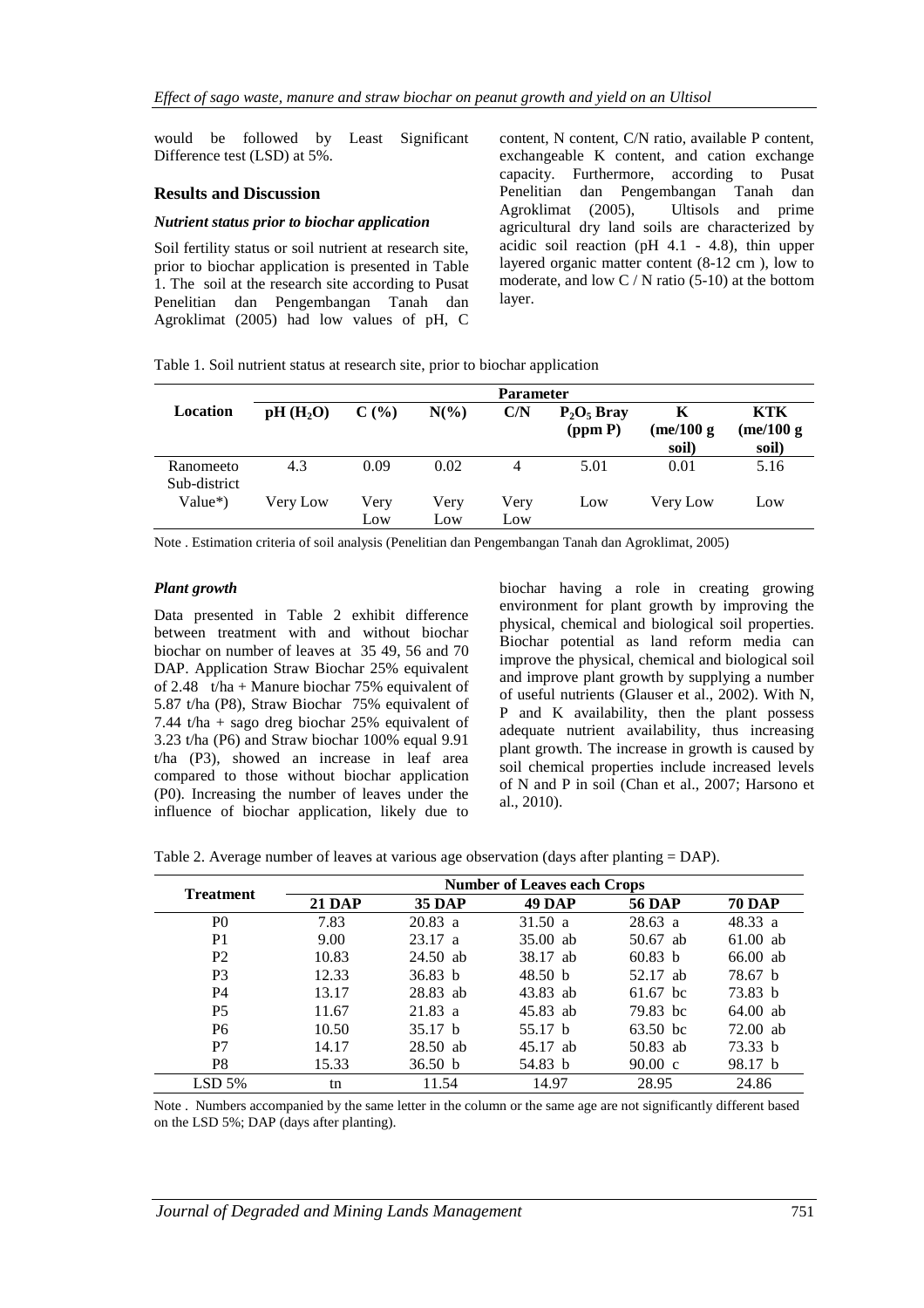Table 3 shows the difference between the treatment with or without biochar. Variation trend of increased leaf area at various ages observations. Application Straw biochar 25% equal to 2.48 t/ha + manure biochar  $75\%$  equal to 5.87 t/ha (P8) exhibits bigger leaf area compared to those without biochar (P0). This is likely due to the biochar ability to help create an environment fitting to grow crops and biochar nutrient availability spurs the growth of leaves to carry out photosynthesis. Laird et al*.* (2010) stated that application of biochar into the soil reduced the N, P and K leaching. Subsequent biochar application can improve soil C-organic, pH, structure, CEC and the capacity to store water (Chan et al., 2007).

|  |  | Table 3. Average leaf area per plant at various age observation (days after planting = DAP). |
|--|--|----------------------------------------------------------------------------------------------|
|  |  |                                                                                              |

| <b>Treatment</b> |               |                       | Leaf Area $(cm2)$  |               |               |
|------------------|---------------|-----------------------|--------------------|---------------|---------------|
|                  | <b>21 DAP</b> | <b>35 DAP</b>         | <b>49 DAP</b>      | <b>56 DAP</b> | <b>70 DAP</b> |
| P <sub>0</sub>   | 27.77a        | 88.23<br>a            | $193.03 \text{ a}$ | $320.23$ a    | 326.27 a      |
| P <sub>1</sub>   | $31.60$ ab    | 91.38<br><sup>a</sup> | $204.87$ a         | 481.97 ab     | $506.20$ ab   |
| P <sub>2</sub>   | 40.47 ab      | 92.13<br><sup>a</sup> | $252.13$ ab        | 622.27 h      | 605.40 b      |
| P <sub>3</sub>   | 65.22 h       | 163.90 b              | 374.97 b           | 580.70 ab     | 613.77 h      |
| P <sub>4</sub>   | 61.03 b       | $129.47$ ab           | 317.87 ab          | 489.42 ab     | 584.63 b      |
| P <sub>5</sub>   | 48.73 ab      | $109.30$ ab           | 243.50 ab          | 667.85 h      | 459.20 ab     |
| P6               | 42.23 ab      | 162.60 b              | 353.90 b           | 721.73 b      | 644.47 b      |
| P7               | 65.43 b       | $142.00$ ab           | 233.07 ab          | 349.27 ab     | 567.60 b      |
| P8               | 67.02 b       | 176.98 b              | 393.47 b           | $810.63 \; b$ | 654.63 b      |
| $LSD$ 5%         | 23.02         | 62.05                 | 131.48             | 276.67        | 183.84        |

Note . Numbers accompanied by the same letter in the column or the same age are not significantly different based on the LSD 5%; DAT (days after planting).

Table 4 shows the difference between the treatment with and without biochar regarding leaf area index at 21, 35, 49 and 56 DAP. Straw biochar 25% equal to 2.48 t/ha + manure biochar 75% equal to 5.87 t/ha (P8) resulted in higher leaf area index compared to those without biochar (P0). This was probably due biochar role in creating a growing environment that support crops vegetative growth through improved physical, chemical and biological soil properties. Biochar in maintaining soil role can improve soil physical properties, biology as well as supplying a number of nutrients essential for plant growth (Lehmann

et al., 2003; Lehmann and Rondon, 2006; Steiner, 2007). thus indirectly support plant growth. The vegetative growth development followed by peanut plants leaf area index. According to Sitompul (2016), the value of leaf area index $> 1$ illustrates the leaves mutual shading with the consequent reduction in the exposure to the leaf canopy shaded in the bottom layer with a lower rate of photosynthesis compared to shaded leaves. But this does not mean that the leaf area index  $\leq 1$ is left without shade from one leaf to another. It is highly dependent on the morphology of the leaf (distribution, shape and position of the leaves).

| Table 4. Average Leaf Area Index at various age observation (days after planting = DAP). |  |  |  |
|------------------------------------------------------------------------------------------|--|--|--|
|                                                                                          |  |  |  |

|                  |               |               | <b>Leaf Area Index</b> |                   |               |
|------------------|---------------|---------------|------------------------|-------------------|---------------|
| <b>Treatment</b> | <b>21 DAP</b> | <b>35 DAP</b> | <b>49 DAP</b>          | <b>56 DAP</b>     | <b>70 DAP</b> |
| P <sub>0</sub>   | 0.05 a        | 0.15 a        | 0.32 a                 | $0.53$ a          | 0.65          |
| P <sub>1</sub>   | 0.05 a        | 0.15 a        | 0.34 a                 | $0.80$ ab         | 0.84          |
| P <sub>2</sub>   | $0.07$ ab     | 0.15 a        | $0.42$ ab              | 1.04 <sub>b</sub> | 1.01          |
| P <sub>3</sub>   | 0.11 h        | 0.27 h        | 0.62 b                 | $0.97$ ab         | 1.02          |
| P4               | 0.10 b        | $0.22$ ab     | $0.53$ ab              | $0.82$ ab         | 0.97          |
| <b>P5</b>        | $0.08$ ab     | $0.18$ ab     | $0.41$ ab              | 1.11 h            | 0.77          |
| P <sub>6</sub>   | 0.07 h        | 0.27 h        | 0.59 <sub>b</sub>      | 1.20 h            | 1.02          |
| P7               | 0.11 h        | $0.24$ ab     | $0.39$ ab              | 0.58a             | 0.95          |
| P8               | 0.11 b        | 0.29 h        | 0.72 <sub>b</sub>      | 1.35 b            | 1.09          |
| $LSD$ 5%         | 0.04          | 0.10          | 0.22                   | 0.46              | tn            |

Note . Numbers accompanied by the same letter in the column or the same age are not significantly different based on the LSD 5%; DAP (days after planting).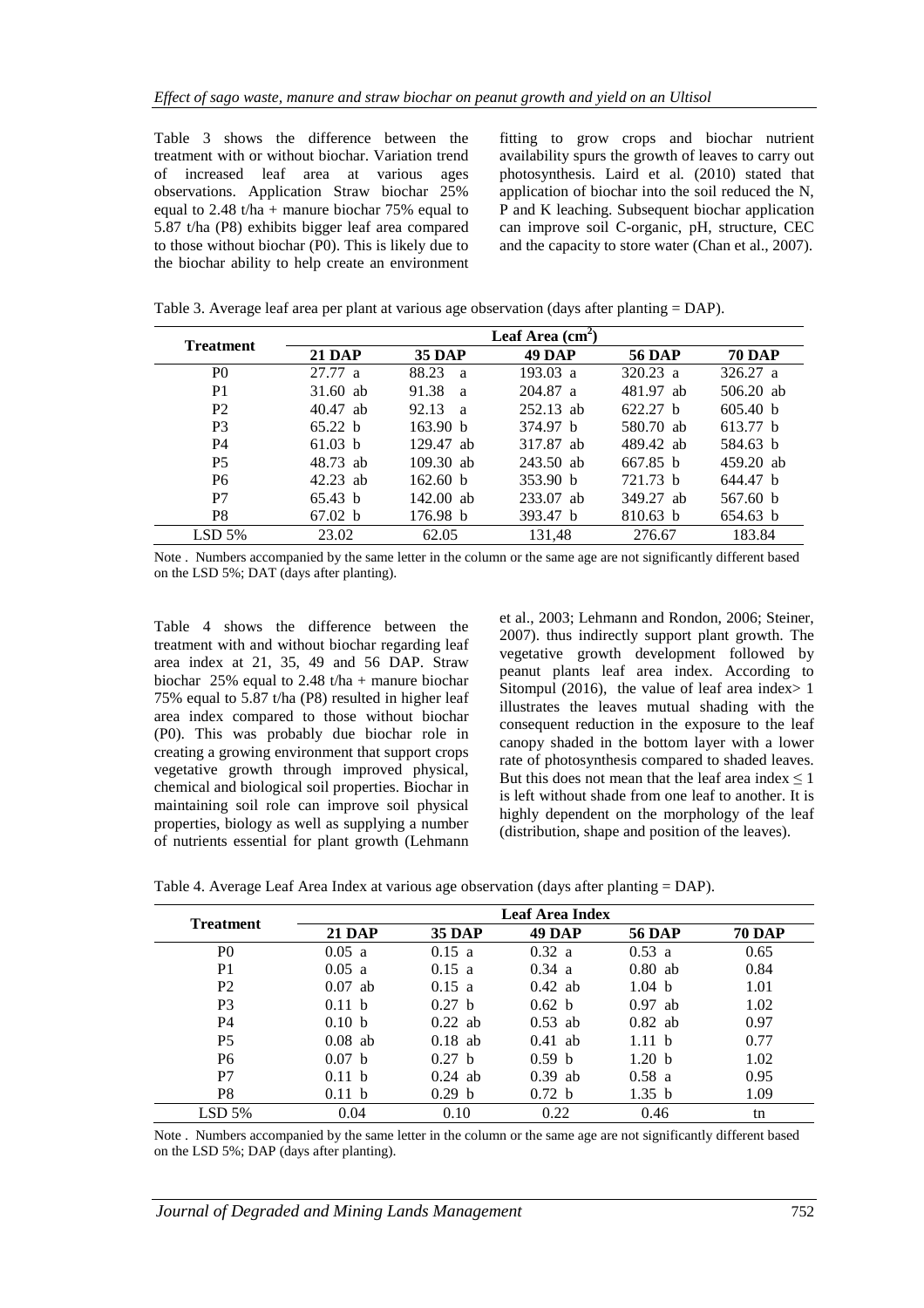Table 5 shows the difference between the treatment with and without biochar crop leaves the number of observations at various ages. Straw biochar 25% equal to 2.48 t/ha + manure biochar 75% equal to 5.87 t/ha (P8) indicates the number of root nodules was higher compared to those without biochar (P0). Increasing the number of root nodules under the influence of biochar proved that it can be a good medium for soil microbes growth and development. Biochar application can increase the number of beneficial microbes. Microbes can aid peanut crops in fixating N through advantageous cooperation (Atkinson et al., 2010). The molecular structure of chemical biochar shows high stability for

microbes. Porous physical structure and large surfaces that provide favorable habitat for microorganisms such as bacteria and mycorrhizal which plays an important role in increasing nutrient. As a result of the specific surface area of biochar which reaches 400-800  $m^2$  / g, it becomes adequate growth habitat, develops and accelerates activities for soil microorganisms, thereby increasing the nutrient availability for crops (Fiscer and Glaser, 2012). The existence of biochar in the soil can be used as a habitat for fungi and other soil microbes. Saito and Marumoto (2002) has reported that in the biochar micropores, fungi can sporulate, because of low competition that occurs with other saprofit.

Table 5. Average number of root at various age observation (days after planting = DAP).

|                  | <b>Number of Root Nodules (buah)</b> |               |                    |                       |                     |  |
|------------------|--------------------------------------|---------------|--------------------|-----------------------|---------------------|--|
| <b>Treatment</b> | <b>21 DAP</b>                        | <b>28 DAP</b> | <b>35 DAP</b>      | <b>42 DAP</b>         | <b>49 DAP</b>       |  |
| P <sub>0</sub>   | 1.17a                                | 18.50a        | 19.83 a            | 51.33<br><sub>a</sub> | 54.83 a             |  |
| P <sub>1</sub>   | $2.17$ ab                            | $23.67$ ab    | $23.67$ ab         | 67.17<br>ab           | 69.83 ab            |  |
| P <sub>2</sub>   | 3.00 <sub>b</sub>                    | 28.83 ab      | 37.00 <sub>b</sub> | 87.67<br>ab           | $108.50$ ab         |  |
| P <sub>3</sub>   | 3.83 <sub>b</sub>                    | 41.33 $b$     | 41.50 $\bar{b}$    | 109.00 <sub>b</sub>   | 158.17 b            |  |
| <b>P4</b>        | 2.67 h                               | 32.83 ab      | 36.67 <sub>b</sub> | 78.33<br>ab           | 118.83 b            |  |
| P <sub>5</sub>   | $2.50$ ab                            | 41.33 $b$     | 43.33 b            | 86.67<br>ab           | 116.67 <sub>b</sub> |  |
| P <sub>6</sub>   | 3.67 h                               | 46.17 h       | 45.50 b            | 94.50 b               | 123.00 <sub>b</sub> |  |
| P7               | 3.17 <sub>b</sub>                    | 35.50 b       | 47.67 b            | 84.00 <sub>b</sub>    | $106.67$ ab         |  |
| P8               | 5.33 c                               | 46.83 b       | 49.67 <sub>b</sub> | 120.33 b              | 167.50 b            |  |
| $LSD$ 5%         | 1.44                                 | 15.64         | 16.66              | 37.15                 | 54.07               |  |

Note . Numbers accompanied by the same letter in the column or the same age are not significantly different based on the LSD 5%; DAP (days after planting).

Table 6 shows the difference between the number of ginofor with and without biochar treatment at 28, 35, 42 and 49 DAP. Straw biochar 25% equal to 2.48 t/ha + manure biochar  $75\%$  equal to  $5.87$ t/ha (P8) indicates higher ginofor amount compared to those without biochar (P0). Increased number of ginofor caused by biochar influence

capable of improving physical, chemical and biological through soil reform that facilitates ginofor growth and develop easily into the soil. Biochar utilization raises productivity through improved soil chemical, physical and biological soil properties (Glaser et al., 2002; Chan et al., 2007).

|                  | Number of ginofor (/crops) |                   |                   |                    |               |  |
|------------------|----------------------------|-------------------|-------------------|--------------------|---------------|--|
| <b>Treatment</b> | <b>21 DAP</b>              | <b>28 DAP</b>     | <b>35 DAP</b>     | <b>42 DAP</b>      | <b>49 DAP</b> |  |
| P <sub>0</sub>   | 0.00                       | 0.37 a            | 2.00 a            | 13.33 a            | 14.67 a       |  |
| P <sub>1</sub>   | 0.00                       | 2.00 <sub>b</sub> | 3.83 ab           | 13.17 a            | 16.33 a       |  |
| P <sub>2</sub>   | 0.33                       | $3.33$ bc         | $3.67$ ab         | $13.83 \text{ a}$  | 18.67 ab      |  |
| P <sub>3</sub>   | 0.83                       | $4.00 \text{ c}$  | 5.33 $b$          | $17.67$ ab         | 27.17 h       |  |
| P <sub>4</sub>   | 0.50                       | $2.67$ bc         | 5.17 h            | $17.17$ ab         | 23.83 b       |  |
| <b>P5</b>        | 0.00                       | $2.33$ bc         | 5.00 <sub>b</sub> | 16.17 ab           | 27.17 h       |  |
| P <sub>6</sub>   | 0.83                       | 4.33 c            | 6.33 b            | 21.00 b            | $21.17$ ab    |  |
| P7               | 0.00                       | $3.67$ c          | 5.67 <sub>b</sub> | 12.50 a            | 17.33 ab      |  |
| P <sub>8</sub>   | 2.00                       | $5.00 \text{ c}$  | $8.83\;c$         | 23.67 <sub>b</sub> | 27.00 b       |  |
| $LSD$ 5%         | tn                         | 1.37              | 2.23              | 5.54               | 7.13          |  |

Note . Numbers accompanied by the same letter in the column or the same age are not significantly different based on the LSD 5%; DAP (days after planting).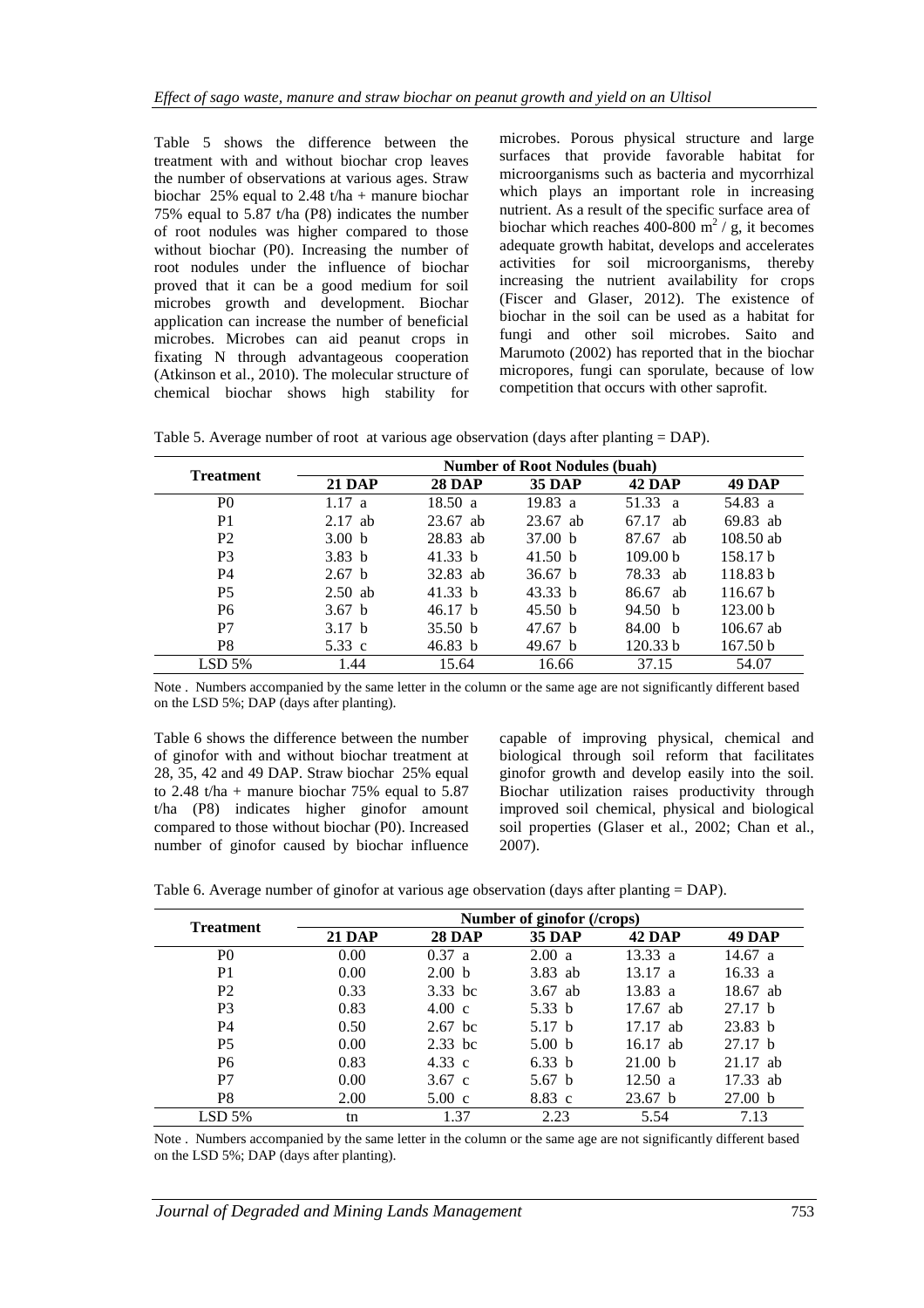Biochar application of organic materials can improve soil's physical properties and beneficial to crops. The organic material may influence soil density, so reduced soil density will allow crop roots to grow easily and facilitate ginofor into the ground (Martin and Wijayanti, 2011).

Table 7 shows the total dry weight difference between crop treatment with and without biochar at 70 DAP. Straw biochar 25% equal to 2.48 t/ha + manure biochar 75% equal to 5.87 t/ha (P8) shows the total crops dry wight are higher compared to those without biochar (P0). The increase crops dry weight is caused by biochar ability to improve physical, chemical and biological soil properties, so as to facilitate the plant roots in improving nitrogen, phosphorus and potassium uptake and distributed to the plants' vital organ which are reflected in total crop dry weight. Biochar can directly increase the crop nutrient content productivity and indirectly release nutrients and improve the nutrient retention, making it available to plants (Lehmann et al*.,* 2003).

Table 7. Average crop dry weight at 70 days after planting

| <b>Treatme</b> | Dry weight of total crop (9) at 70 |
|----------------|------------------------------------|
| nt             | DAP                                |
| P <sub>0</sub> | 23.10a                             |
| P <sub>1</sub> | $27.25$ ab                         |
| P <sub>2</sub> | $29.30$ ab                         |
| P3             | 35.00 <sub>b</sub>                 |
| P4             | 38.34 bc                           |
| P <sub>5</sub> | $30.97$ ab                         |
| P <sub>6</sub> | 37.74 bc                           |
| P7             | 39.47 bc                           |
| P8             | 48.29 c                            |
| $LSD$ 5%       | 10.86                              |

Note . Numbers accompanied by the same letter in the column or the same age are not significantly different based on the LSD 5%; DAP (days after planting).

## *Component of peanut crops*

Table 8 shows the difference between the number of pods with and without treatment. Straw biochar 25% equal to 2.48  $t/ha + manure biochar 75%$ equal to 5.87 t/ha (P8) showed higher number of pods compared to those without biochar (P0) at harvested at 93 DAP. Increased number of pods is high likely caused by biochar ability to improve physical, chemical and biological soil property, especially on low soil fertility such as in research sites, which have a low C-organic, low organic matter and a very low pH. Biochar can function as a soil reform media because it has high porous structure to reserve water and increase surface

area of the ground. Otherwise it could absorb anions, cations and molecules in the form of organic and inorganic compounds, solvents and gas (Asai et al., 2009). Table 8 shows the difference between the number of pods with and without biochar treatment. Straw biochar 25% equal to 2.48 t/ha + manure biochar  $75%$  equal to 5.87 t/ha (P8) showed a high number of pods crop compared to those without biochar (P0) at 93rd DAP harvest.

Table 8. Average number of pods at 93<sup>rd</sup> day after planting

| Treatment      | Number of pods each crop |  |  |  |  |
|----------------|--------------------------|--|--|--|--|
| P <sub>0</sub> | 16.56a                   |  |  |  |  |
| P <sub>1</sub> | $20.69$ ab               |  |  |  |  |
| P <sub>2</sub> | 21.63 h                  |  |  |  |  |
| P3             | 25.43 h                  |  |  |  |  |
| P4             | 23.00 <sub>b</sub>       |  |  |  |  |
| P <sub>5</sub> | $21.33$ ab               |  |  |  |  |
| P <sub>6</sub> | 25.24 h                  |  |  |  |  |
| P7             | 24.80h                   |  |  |  |  |
| P8             | 25.44 b                  |  |  |  |  |
| $LSD$ 5%       | 5.00                     |  |  |  |  |

Note . Numbers accompanied by the same letter in the column or the same age are not significantly different based on the LSD 5%; DAP (days after planting).

Table 9 shows the difference in pods dry weight cropping with and without biochar treatment at 93rd DAY harvest. On the other hand, Table 10 shows the difference between the peanut yield with and without biochar at 93rd DAP harvest. Biochar influence on crop productivity depends on the amount and the ingredients applied. This is consistent with the statement of Gani (2010) that increased crop productivity is affected by applied biochar amount.

Table 9. Average pods dry weight at 93<sup>rd</sup> day after planting

| <b>Treatment</b> | Pods dry weight each crop (g) |
|------------------|-------------------------------|
| P <sub>0</sub>   | 12.34 a                       |
| P <sub>1</sub>   | 23.35 <sub>b</sub>            |
| P <sub>2</sub>   | 24.55 b                       |
| P <sub>3</sub>   | 29.68 <sub>b</sub>            |
| P <sub>4</sub>   | 26.93 h                       |
| P <sub>5</sub>   | 26.91 h                       |
| P6               | 28.62 h                       |
| P7               | 25.73 h                       |
| P8               | 30.17 <sub>b</sub>            |
| $LSD$ 5%         | 8.74                          |

Note . Numbers accompanied by the same letter in the column or the same age are not significantly different based on the LSD 5%; DAP (days after planting).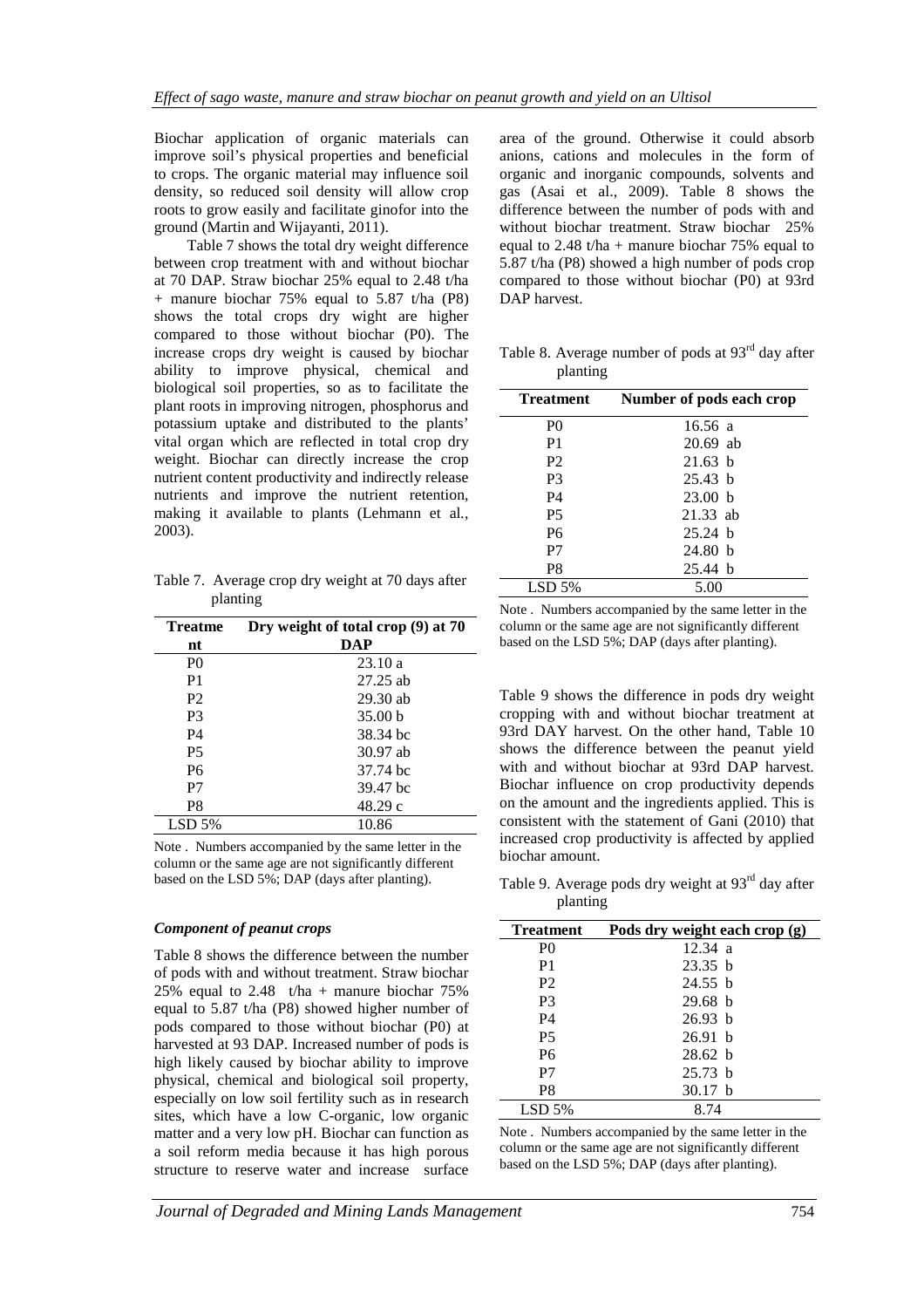The results showed straw biochar 25% equivalent of 2.48 t/ha + manure biochar 75% equivalent of 5.87 t/ha (P8) indicates the pods dry weight and high yields compared to those without biochar (P0) at 93rd day harvest.

Table 10. Average harvest at  $93<sup>rd</sup>$  day after planting.

| <b>Treatment</b> | Harvest (t/ha)    |  |
|------------------|-------------------|--|
| P <sub>0</sub>   | 1.20a             |  |
| P <sub>1</sub>   | 2.28 <sub>b</sub> |  |
| P <sub>2</sub>   | 2.40 <sub>b</sub> |  |
| P3               | 2.90 <sub>b</sub> |  |
| P4               | 2.63 <sub>b</sub> |  |
| <b>P5</b>        | 2.63h             |  |
| P <sub>6</sub>   | 2.79 <sub>b</sub> |  |
| P7               | 2.51 <sub>b</sub> |  |
| P8               | 2.95 <sub>b</sub> |  |
| $LSD$ 5%         | 0.85              |  |

Note . Numbers accompanied by the same letter in the column or the same age are not significantly different based on the LSD 5%; DAP (days after planting).

This was caused by influence of biochar which could improve physical and chemical soil properties so that it could meet plant nutrient needs and in the end influence peanut yield.

Lehman et al. (2003) stated that with increasing biochar doses, encourages plants positive response and and increase máximum achievement in certain areas. In this study, sago waste, animal manure and straw biochar can increase pods dry weight by 45.72% and its yield by 45.93% compared to those without biochar. In addition, the influence of biochar can improve physical, chemical and biological soil fertility, especially on soils with low fertility such as in research sites, which have low C-organic (12.09%), low organic matter (0.15%) and very low pH (4.3). Glaser et al. (2002) states that increase in nutrient retention and availability occured after biochar application, increased nutrient retention can improve fertilizer efficiency and reduce nutrient leaching (Steiner et al., 2008) and increase crop yields (Verheijen, 2009).

Table 11 shows the harvest index difference between those with and withour biochar treatment. Harvest index is a value that describes the photosynthesis distribution (biomass) plants between the two parts of the plant which are photosythesis organ and economically valuable organs (pods). Straw biochar 7.44 75% equal to 2.48 t/ha  $+ 25\%$  sago dreg biochar 3.23 t/ha (the P6), Straw biochar 25% equal to 2.48 t/ha + manure biochar 75% equal to 5.87 t/ha (P8) and Straw biochar 25% equal to 2.48 t/ha + manure biochar 75% equal to 5.87 t/ha (P8) and Straw

biochar equal to 50% 4.96 t/ha + sago waste biochar 50% equal to 6.46 t/ha (P7) shows the harvest index were higher tan those without biochar (P0) during harvest. The increased harvest index is caused by biochar influence, which is capable of improving growth conditions through improvements in physical, chemical and biological properties, crops will grow well and possess improved results.

Table 11. Average harvest index at 93<sup>rd</sup> day after planting.

| <b>Treatment</b> | <b>Harvest Index</b> |
|------------------|----------------------|
| P <sub>0</sub>   | 0.22a                |
| P1               | 0.39 <sub>b</sub>    |
| P <sub>2</sub>   | $0.32$ ab            |
| P <sub>3</sub>   | 0.40 <sub>b</sub>    |
| P4               | 0.40 <sub>b</sub>    |
| <b>P5</b>        | 0.37 <sub>b</sub>    |
| P <sub>6</sub>   | 0.47 <sub>b</sub>    |
| P7               | 0.41 <sub>b</sub>    |
| P8               | 0.41 <sub>b</sub>    |
| $LSD$ 5%         | 0.13                 |

Note . Numbers accompanied by the same letter in the column or the same age are not significantly different based on the LSD 5%; DAP (days after planting).

Latuponu et al. (2011) exhibits that sago waste biochar can increase C-organic, pH, Al-dd, KPK and prevent N leaching. Moreover, the results of Yamato et al. (2006) research ehxhibits that biochar application from acacia wood plus fertilizer, can increase peanut yield. Manure fertilizer and manure biochar application on cassava and peanut significantly increased crop yields. Biochar application and fertilizer is capable of optimizing efficient use of land (Islami et al., 2011)

## *Nutrient status after biochar application*

Based on the results of soil analysis after the study, showed that overall soil with biochar applied possess increased nutrient levels compared to prior condition where biochar has not been apploed (Table 12). After the study, pH (5.6 - 6.5), C, P, N, K nutrient in the soil increased. CEC before the study is 5.16 became 6.02 after the study. The biochar application into the soil resulted in a change in pH, electrical conductivity (EC), cation exchange capacity (CEC) and nutrient content (Liang et al., 2006; Warnock et al., 2007; Amonette and Joseph, 2009). This has positive impact on growth and peanut yield on Ultisol soil. Growth increase in caused by soil chemical properties improvement which includes increased levels of N, P in soil (Chan et al., 2007; Harsono et al., 2010).

*Journal of Degraded and Mining Lands Management* 755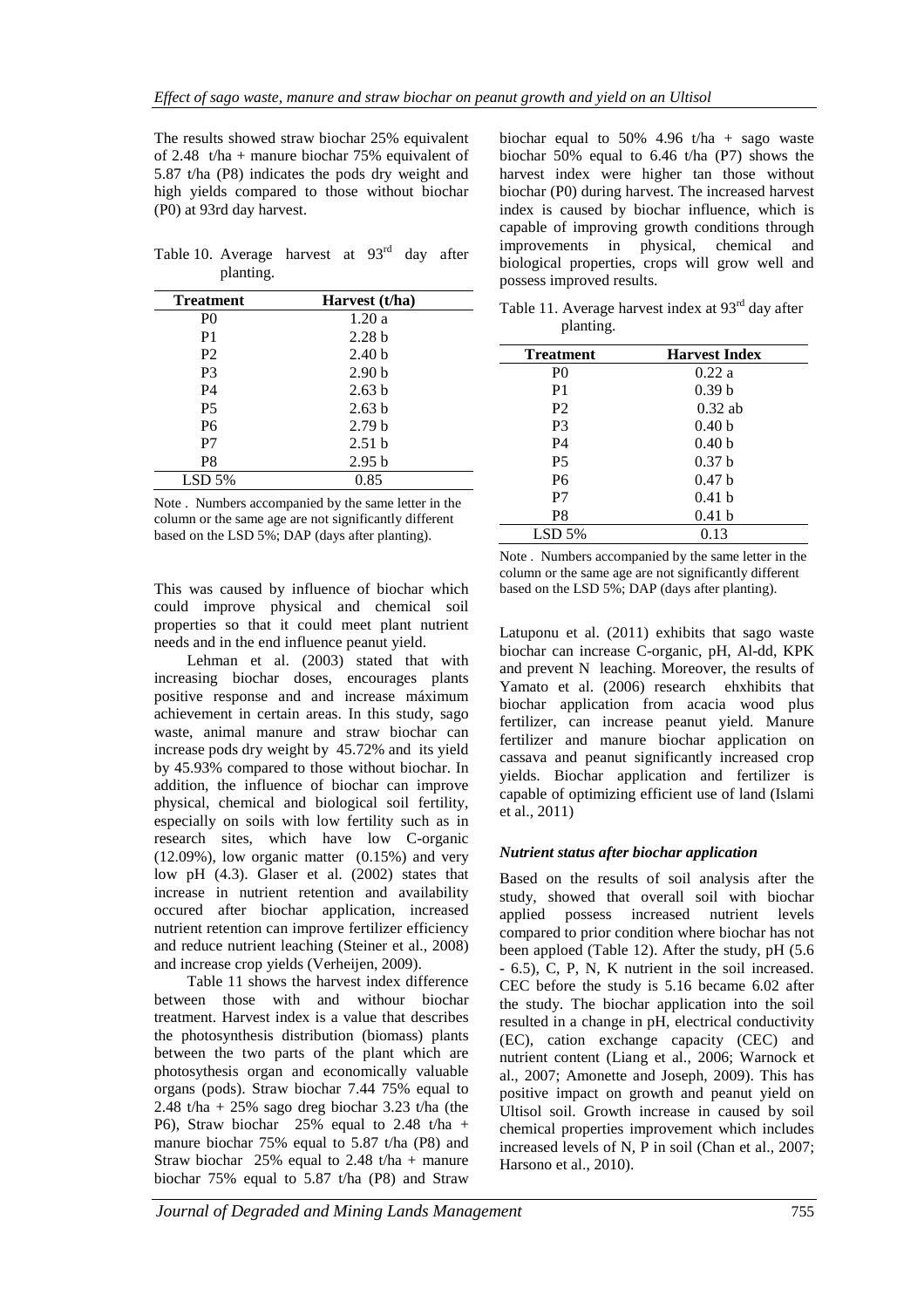|                  | <b>Parameter</b>     |      |         |     |                         |                  |                  |  |
|------------------|----------------------|------|---------|-----|-------------------------|------------------|------------------|--|
| <b>Treatment</b> | pH(H <sub>2</sub> O) | C(%) | $N(\%)$ | C/N | $P_2O_5$<br><b>Bray</b> | K<br>(me $100 g$ | KTK<br>(me 100 g |  |
|                  |                      |      |         |     | (ppm P)                 | $Soil-1$         | $Soil-1$         |  |
| P <sub>0</sub>   | 5.1                  | 0.72 | 0.08    | 9   | 2.89                    | 0.06             | 7.35             |  |
| P <sub>1</sub>   | 5.7                  | 1.07 | 0.12    | 9   | 91.12                   | 0.07             | 6.12             |  |
| P <sub>2</sub>   | 6.5                  | 1.26 | 0.12    | 11  | 59.44                   | 0.27             | 5.19             |  |
| P <sub>3</sub>   | 6.0                  | 1.00 | 0.11    | 9   | 60.35                   | 0.26             | 6.17             |  |
| P4               | 5.6                  | 0.99 | 0.10    | 10  | 34.23                   | 0.06             | 6.13             |  |
| P <sub>5</sub>   | 6.2                  | 1.07 | 0.11    | 10  | 45.72                   | 0.10             | 5.11             |  |
| P <sub>6</sub>   | 6.0                  | 0.91 | 0.10    | 9   | 117.28                  | 0.39             | 6.14             |  |
| P7               | 6.1                  | 1.24 | 0.13    | 10  | 40.16                   | 0.24             | 8.22             |  |
| P <sub>8</sub>   | 6.4                  | 1.07 | 0.09    | 11  | 49.82                   | 0.19             | 5.10             |  |

Table 12. Nutrient Status in research site after biochar application

#### **Conclusion**

Straw Biochar 25% equivalent to 2.48 t/ha + Manure biochar 75% equivalent to 5.87 t/ha could increase growth and an increase in peanut Talam 1 varieties yield due to the sago waste, manure and straw biochar influence by 45.93% compared to Ultisol without biochar.

#### **Acknowledgement**

Agriculture Research and Development Department and Post Graduate Program Agriculture Faculty of Universitas Brawijaya

#### **References**

- Amonette, J.E. and Joseph S. 2009. Characteristic of biochar : Microchemical properties. In : Lehman J. and Joseph S. (eds). Biochar for Environmental Management*.* Science and Technology*.* Earthscan. London, UK. p. 33 - 52.
- Asai, H., Samson, B.K., Haefele, M., Stephan, S., Khamdok, H., Koki, K., Yoshiyuki, I., Yoshio, S., Tatsuhiko, H. and Takeshi, H. 2009. Biochar amendment techniques for upland rice production in Northern Laos : 1. Soil physical properties, leaf SPAD and grain yield. *Field Crop Research* 111 (1 - 2) : 81-84.
- Atkinson, C.J. Fitzgerald, J.D. and Hipps, N.A. 2010. Potential mechanisms for achieving agricultural benefits from biochar application to temperate soil : a review. *Plant and Soil* 337: 1 - 18.
- Badan Pusat Statistik Provinsi Sulawesi Tenggara, 2015. Sulawesi Tenggara Dalam Angka. BPS Sulawesi Tenggara. p. 17.
- BPS. 2015. Tanaman Pangan. Available at [http://bps.go.id/tnmn\\_pgn.php](http://bps.go.id/tnmn_pgn.php)
- Chan, K.Y., van Zwieten, L., Meszaros, I.. Downie, A. and Joseph, S. 2007. Agronomic values of greenwaste biochar as a soil amendement. *Australian Journal of Soil Research* 45 : 629 - 634.
- Erfandi, D., Kurnia, U. dan Juarsa, I. 2003. Pemanfaatan Bahan Organik dalam Perbaikan Sifat Fisika dan Kimia Tanah pada Tanah Ultisol.

Prosiding Simposium Nasional Pendayagunaan Tanah Masam. Pusat Penelitian dan Pengembangan Tanah dan Agroklimat. Badan Penelitian dan Pengembangan Pertanian. Departemen Pertanian.

- Fisher, D. and Glaser, B. 2012. Synergisms Between Compost and Biochar for Sustainable Soil Amelioration "Management of Organic Waste". Institute of Agricultural and Nutritional Sci. Soil Biogechemistry, Halle. Germany.
- Fliebbach, A. Oberholzer, H., Gunst, L. and Mader, P. 2007. Soil organic matter and biological soil quality indicators after 21 years of organic and conventional farming. *Agriculture, Ecosystem and Environment* 118 : 273 - 284.
- Gani, A. 2009. Biochar Penyelamat Lingkungan. *Warta Penelitian dan Pengembangan Pertanian* 31 : 6.
- Gani, A. 2010. Multiguna Arang Hayati Biochar. *Sinar Tani* Edisi 13 - 19 Oktober 2010.
- Glaser, B., Lehmann, J. and Zech, W. 2002. Ameliorating physical and chemical properties af highly weathered soils in the tropics with charcoal : a review. *Biology and Fertility of Soil* 35 : 219 - 230.
- Glauser, R., Doner, H.E. and Paul, E.A. 2002. Soils aggregate stability as a function of particle size sludge treated soils. Soil Science 146 : 37 - 43.
- Harsono, A., Subandi. dan Suryantini. 2010. Formulasi Pupuk Hayati dan Organik untuk Meningkatkan Produktivitas Aneka Kacang 20%, Ubi 40% Menghemat Pupuk Kimia 50%. Laporan Hasil Penelitian Tahun 2010. Balai Penelitian Tanaman Kacang-Kacangan dan Umbi-umbian. p. 53.
- Hartatik, W. dan Setyana, 2012. Ameliorasi dan Pemupukan untuk Peningkatan dan Produktivitas Kedelai.di Lahan Suboptimal. Prosiding Seminar Nasional Teknologi Pemupukan dan Pemulihan Lahan Terdegradasi. Badan Penelitian dan Pengembangan Pertanian. Kementerian Pertanian.
- Hidayat, A. dan Mulyani, A. 2005. Lahan Kering Untuk Pertanian dalam buku Teknologi Pengelolaan Lahan Kering. Pusat Penelitian dan Pengembangan Tanah dan Agroklimat. Badan Penelitian dan Pengembangan Pertanian, Departemen Pertanian.
- Islami, T. Guritno, B., Basuki, N. dan Suryanto, A. 2011. Biochar for sustaining productivity of cassava based cropping systems in the degraded lands of

*Journal of Degraded and Mining Lands Management* 756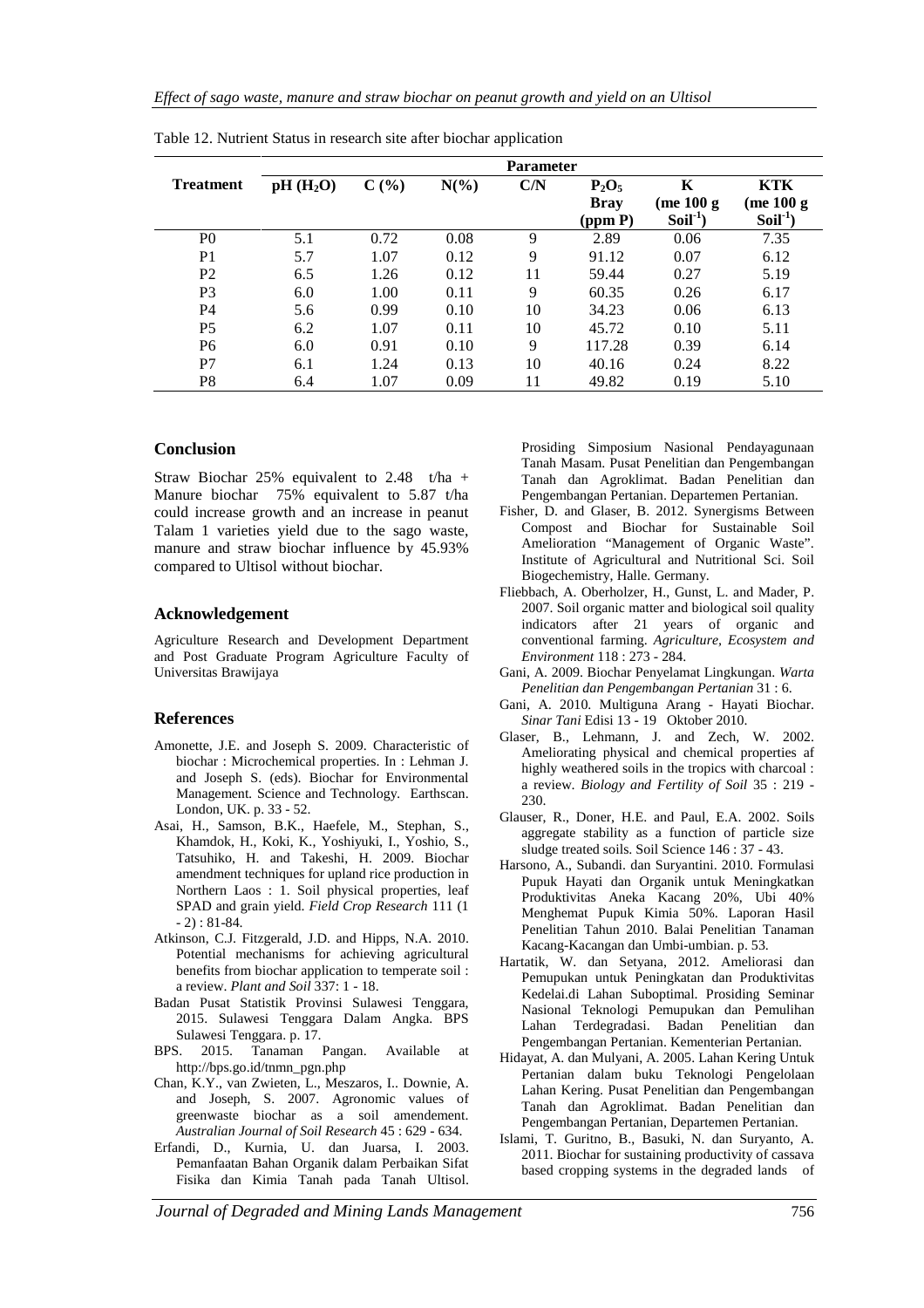East Java, Indonesia. *Journal of Tropical Agriculture* 49 (1-2) : 40 - 46.

- Laird, D.A. Fleming, P., Davis, D.D., Horton, R., Wang, B. and Karten, D. 2010. Impact of biochar amendments on the quality of typical midwestern agricultural soil. *Geoderma* 158 : 443 - 449.
- Latuponu, H., Shiddieq, Dj., Syukur, A. dan Hanudin, E. 2011. Pengaruh biochar dari limbah sagu terhadap pelindian nitrogen di lahan kering masam. *Jurnal Agronomika* 11 (2) : 144 - 155.
- Lehman, J. and Rondon, M. 2006. Biochar Soil Management on Highly Weathered Soil in the Humid Tropics. 517- 530 in Biological Approaches to Sustainable Soil System (Norman Upholf et al Eds).Taylor & Francis Group PO BOX 409267 Atlanta, GA 30384-9267.
- Lehmann, J. and Joseph, S. 2009. Biochar for Enfironmental Management Science and Technology. Earthscan in the UK and USA.
- Lehmann, J. 2007. Bioenergy in the black. *Frontiers in Ecology and the Enviroment* 5 : 381- 387.
- Lehmann, J., da Silva Jr. JP., Steiner, C., Nehls, T., Zech W. and Glaser, B. 2003. Nutrient availability and leaching in an archaeological anthrosol and a ferralsol of the Central Amazon Basin: fertilizer, manure and charcoal amendements. *Plant and Soil* 249 : 343 - 357.
- Liang, B., Lehmann, J., Solomon, D., Kinyangi, J., Grossman, J., O'Neill, B., Skjemstad, J.O., Thies, J., Luizao, F.J., Peterson, J. and Neves, E.G. 2006. Black carbon increases cation exchange capacity in soils. *Journal Soil Science Society of America* 70 : 1719 - 1730.
- Marthin, A.K. dan Wijayanti, F.W. 2011. Pengaruh bokelas dan pupuk kandang terhadap hasil kacang tanah (*Arachis hypogeal* L.) *Jurnal Agrinimal* 1 (1) : 28 - 32.
- Mawardiana, Sufardi. dan Husen E. 2013. Pengaruh residu biochar dan pemupukan NPK terhadap sifat kimia tanah dan pertumbuhan serta hasil tanaman padi musim tanam ketiga. *Jurnal Konservasi Sumber Daya Lahan* 1 (1) : 16 - 23.
- Mulyani, A. 2006. Potensi lahan kering masam untuk pengembangan pertanian. *Warta Penelitian dan Pengembangan Pertanian* 28 (2) : 16 - 17.
- Nurhayati, Jamil, A. dan Anggraini, R.S. 2011. Potensi limbah pertanian sebagai pupuk organik lokal di lahan kering dataran rendah iklim basah. *Jurnal Iptek Tanaman Pangan* (6) (2) : 193 - 202.
- Pusat Penelitian dan Pengembangan Tanah dan Agroklimat. 2005. Teknologi Pengelolaan Lahan Kering; Menuju Pertanian Produktif dan Ramah Lingkungan. Badan Penelitian dan Pengembangan Pertanian. Departemen Pertanian. Edisi kedua. 245 pp.
- Raja, B.S.L., Damanik, B.S.J. dan Ginting, J. 2013. Respon pertumbuhan dan produksi kacang tanah terhadap bahan organik *Tithonia diversifolia* dan pupuk SP-36**.** *Jurnal Online Agroekoteknologi Universitas Sumatera Utara* 1 (3) : 725 - 731.
- Saito, M. and Marumoto, S. 2002. Inoculation with arbuscular micorrhizal fungi. The status quo in Japan and the future prospects. *Plant and Soil* 244 : 273 - 279.
- Sitompul, S.M. 2016. Analisis Pertumbuhan Tanaman. UB Press. Malang. pp. 406.
- Steiner, C. 2007. Soil charcoal amendments maintain soil fertility and establish carbon sink – res. and prospects. Soil Ecology Research Developments. Nova Science Publishers, Inc. p. 1 - 6.
- Steiner, C., Glaser, B., Teixeira, W.G., Lehmann, J.J., Blum, W.E.H. and Zech, W. 2008. Nitrogen retentation and plant uptake on a highly weathered central amazonian ferralsol amended with compost and charcoal. *Journal of Plant Nutrition and Soil Science* 171 : 893 - 899.
- Sudiarso. 2007. Pupuk Organik dalam Sistem Pertanian Berkelanjutan. Fakultas Pertanian Universitas Brawijaya. Malang. Cetakan Pertama. pp. 264.
- Sulistyowati, S. 2011. Pemberian bokashi ampas sagu pada medium aluvial untuk pembibitan jarak pagar. *Jurnal Teknik Perkebunan & PSDL* 1 : 8 - 12.
- Verheijen, F.G.A., Jeffery, S., Bastos, A.C., van der Veide, M. and Diafas, I. 2009. Biochar Application to Soil - A. Critical Scientific Rev. of Effects on Soil Properties, Processes and Functions. EUR 24099 EN, Office for the Official Publications of the European Communities, Luxembourg. pp 149.
- Warnock, D.D., Lehmann, J., Kuyper, T.W. and Rillig, M.C. 2007. Mycorrhizal responses to biochar in soil concepts and mechanisms. *Plant and Soil* 300 (1) :  $9 - 20.$
- Yamato, M., Okimori, Y., Wibowo, I.F., Anshori, S. and Ogawa, M. 2006. Effect of the application of charred bark of *acacia mangium* on the yield of maize, cowpea and peanut and soil chemical properties in South Sumatra, Indonesia. *Journal Soil Science Plant Nutrition* 52 : 489 - 495.